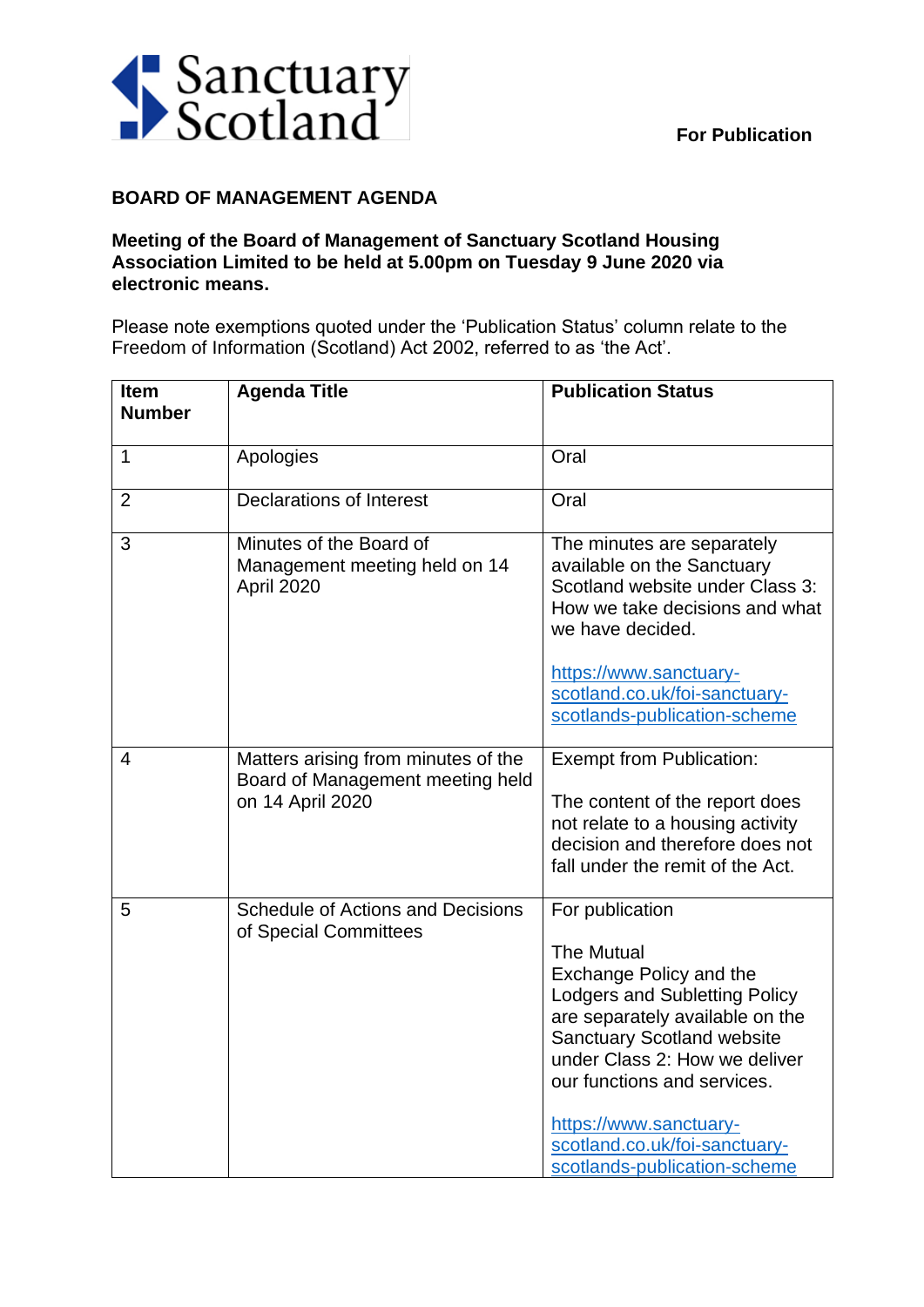

## **For Publication**

| 6  | <b>Action Since Last Meeting</b>                                    | Exempt from publication under<br>Section 33(1)(b) (Commercial<br>interests and the economy) of<br>the Act.                                                                                                                                                                                                                                                                                                            |
|----|---------------------------------------------------------------------|-----------------------------------------------------------------------------------------------------------------------------------------------------------------------------------------------------------------------------------------------------------------------------------------------------------------------------------------------------------------------------------------------------------------------|
| 7  | Director's Report                                                   | <b>For Publication</b>                                                                                                                                                                                                                                                                                                                                                                                                |
| 8  | <b>Sanctuary Scotland Operations</b><br>Plan 2020/2021              | The Sanctuary Scotland<br>Operations Plan 2020/2021 is<br>separately available on the<br><b>Sanctuary Scotland website</b><br>under Class 1: About Sanctuary<br>Scotland.<br>https://www.sanctuary-<br>scotland.co.uk/foi-sanctuary-<br>scotlands-publication-scheme                                                                                                                                                  |
| 9  | Scotland Standing Orders and<br><b>Financial Regulations</b>        | The Scotland Standing Orders<br>are separately available on the<br><b>Sanctuary Scotland website</b><br>under Class 1: About Sanctuary<br>Scotland.<br><b>The Scotland Financial</b><br>Regulations are separately<br>available on the Sanctuary<br>Scotland website under Class 4:<br>What we spend and how we get<br>it.<br>https://www.sanctuary-<br>scotland.co.uk/foi-sanctuary-<br>scotlands-publication-scheme |
| 10 | Annual Return on the Charter<br>2019/2020                           | <b>For Publication</b>                                                                                                                                                                                                                                                                                                                                                                                                |
| 11 | <b>Scottish Housing Regulator -</b><br><b>Financial Projections</b> | Information about our strategy<br>for, and management of,<br>financial resources can be found<br>on the Sanctuary Scotland<br>website under Class 4: What we<br>spend and how we get it.                                                                                                                                                                                                                              |